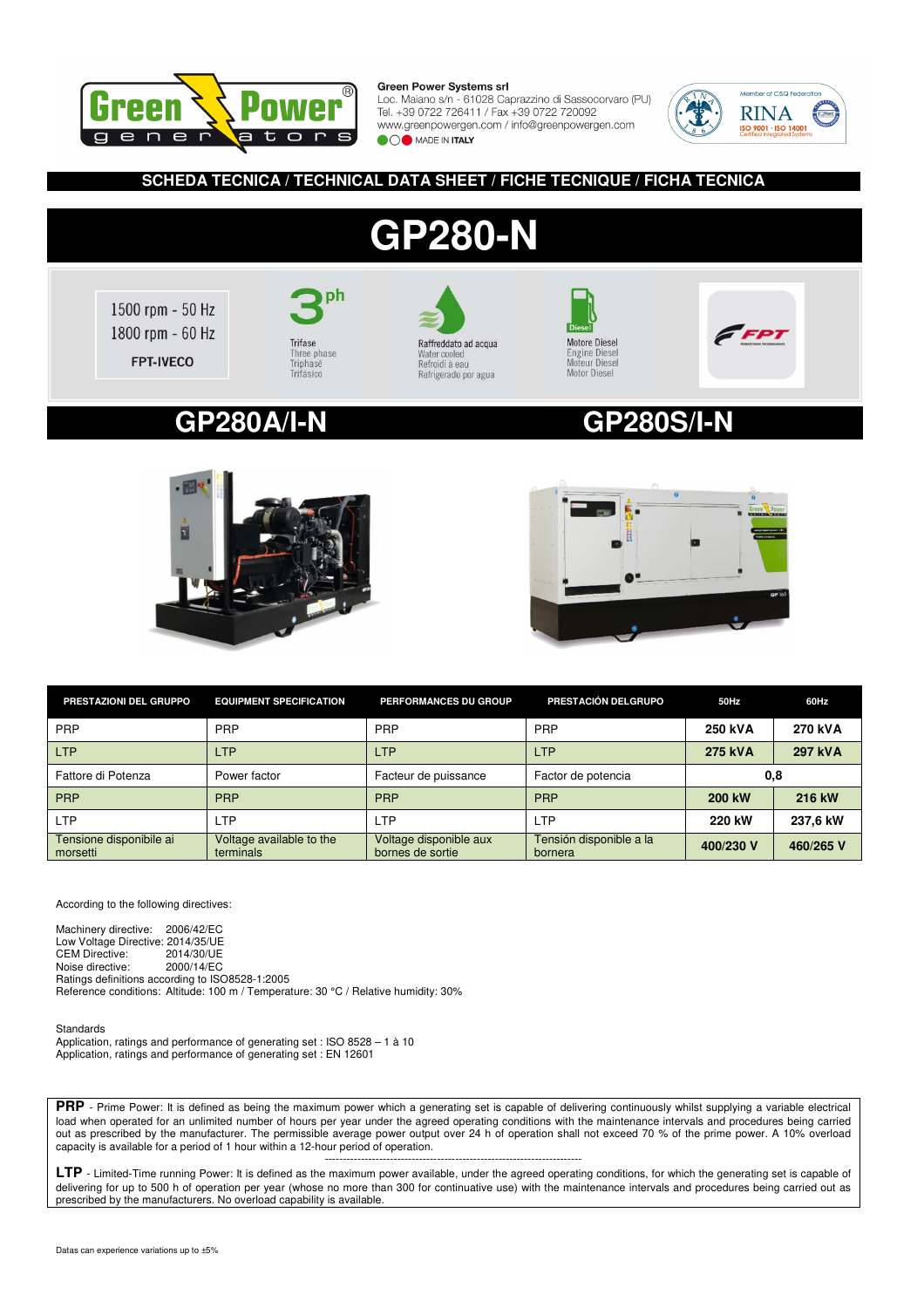

Green Power Systems sri<br>Loc. Maiano s/n - 61028 Caprazzino di Sassocorvaro (PU)<br>Tel. +39 0722 726411 / Fax +39 0722 720092<br>www.greenpowergen.com / info@greenpowergen.com **OOO** MADE IN ITALY





| <b>MOTORE</b>                          | <b>ENGINE</b>                      | <b>MOTEUR</b>                                 | <b>MOTOR</b>                           | 50Hz                                                                          | 60Hz   |
|----------------------------------------|------------------------------------|-----------------------------------------------|----------------------------------------|-------------------------------------------------------------------------------|--------|
| Costruttore e tipo                     | Brand and model                    | Constructeur et modèle                        | Costructor y tipo                      | <b>FPT</b><br>N67TE8P                                                         |        |
| Regolatore di giri                     | Governor type                      | Régulateur de tours                           | Regolator de giros                     | <b>Elettronico</b><br><b>Electronic</b><br><b>Électronique</b><br>Electrónico |        |
| Batteria al piombo                     | Lead acid batteries                | Batterie de mise en marche<br>au Pb           | Batería en plombo                      | 24V 145Ah                                                                     |        |
| Livello di emissioni                   | Emission level                     | Niveau d'émissions                            | Nnivel de emisiones                    | <b>Not Emissioned</b>                                                         |        |
| Potenza Max                            | Max power                          | Puissance max                                 | Potencia max                           | 322 Hp                                                                        | 347 Hp |
| N. giri/min                            | <b>R.P.M.</b>                      | N. tours/min.                                 | N. giros/min.                          | 1500                                                                          | 1800   |
| N. cilindri                            | Cylinders                          | N. cylindres                                  | N. cilindros                           | 6                                                                             |        |
| Cilindrata                             | <b>Displacement</b>                | Cylindrée totale                              | Cilindrada                             | 6700 cc                                                                       |        |
| Consumo specifico al 75%<br>del carico | Fuel consumption at 75% of<br>load | Consommation spécifique à<br>75% de la charge | Consumo de combustible al<br>75% carga | 41,2 L/h                                                                      | 45 L/h |

According to the standards : ISO 3046 / BS 5514 / DIN 6271



| <b>ALTERNATORE</b>                                     | <b>ALTERNATOR</b>                               | <b>ALTERNATEUR</b>                                      | <b>ALTERNADOR</b>                                      | 50Hz                               | 60Hz |
|--------------------------------------------------------|-------------------------------------------------|---------------------------------------------------------|--------------------------------------------------------|------------------------------------|------|
| Costruttore e tipo                                     | Brand and model                                 | Constructeur et modèle                                  | Costructor y tipo                                      | <b>MECC ALTE</b><br>ECO38-1L/4 (*) |      |
| Sincrono con regolazione<br>elettronica della tensione | Synchronous with electronic<br>governor voltage | Synchrone avec régulation<br>électronique de la tension | Sincrónico con regolación<br>electrónica de la tensión | ±1%                                |      |
| $N^{\circ}$ poli                                       | Pole                                            | $N^{\circ}$ pôles                                       | $N^{\circ}$ polos                                      |                                    |      |
| Classe aumento di temperatura                          | Temperature rise class                          | Class de échauffement                                   | Clase de aumento de la<br>temperatura                  | н                                  |      |
| Classe isolamento<br>statore/rotore                    | Stator/rotator insulation                       | Classe isolation stator/rotor                           | Clase de isolamento<br>estador/rotor                   | н                                  |      |
| Grado di protezione                                    | <b>Protection level</b>                         | Degré de protection                                     | Grado de proteción                                     | IP23                               |      |
| Potenza continua                                       | Continuous power                                | Puissance continue                                      | Potencia continua                                      | 250 kVA<br>300 kVA                 |      |

According to the standards : EN 60034-1 / VDE 0530 / IEC 60034-1 / BS 4999-5000

(\*) = o equivalente di marca primaria / or similar brand / ou équivalent / o equivalente de marca primaria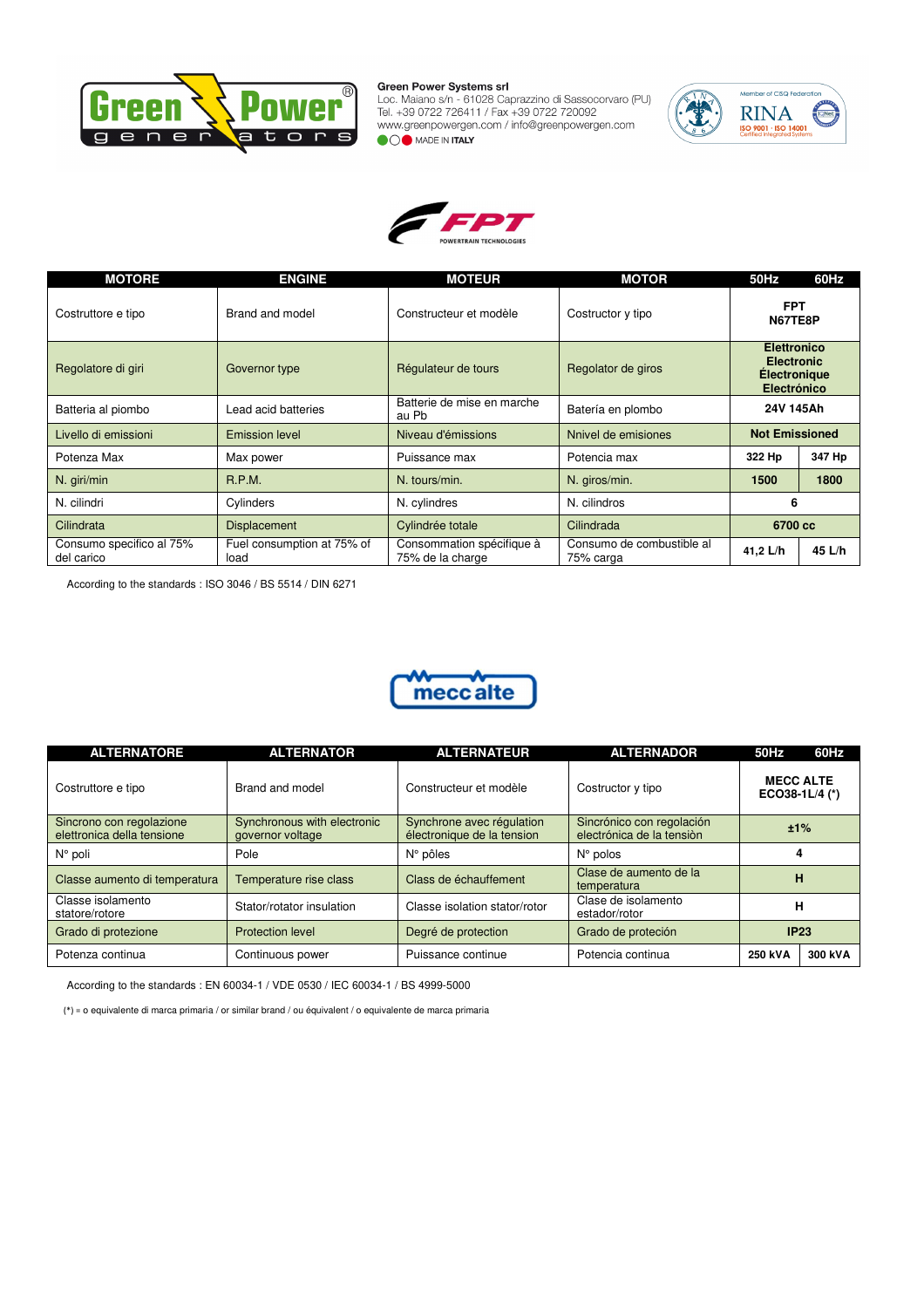

Green Power Systems Sri<br>Loc. Maiano s/n - 61028 Caprazzino di Sassocorvaro (PU)<br>Tel. +39 0722 726411 / Fax +39 0722 720092<br>www.greenpowergen.com / info@greenpowergen.com **OOO** MADE IN ITALY



# **GP280A/I-N**



## **GRUPPI APERTI**

| Telaio autoportante elettrosaldato in acciaio al carbonio con serbatoio giornaliero integrato | Supporti antivibranti tra motore/alternatore e telaio di serie su tutti i gruppi elettrogeni |
|-----------------------------------------------------------------------------------------------|----------------------------------------------------------------------------------------------|
| Verniciatura a liquido RAL 9005                                                               | Galleggiante tubolare facilmente estraibile                                                  |
| Tappo rifornimento serbatoio carburante da 2"                                                 | Marmitta industriale                                                                         |
| Tappo di drenaggio serbatoio carburante sotto al telaio                                       | Rete di protezione alette radiatore                                                          |
| Piedini / tasche per sollevamento con carrello elevatore                                      | Quadro elettrico in posizione posteriore                                                     |
| Foro per fissaggio gruppo al suolo sui piedini                                                |                                                                                              |

## **OPEN TYPE**

| Heavy-duty electro welded carbon steel frame with integrated daily fuel tank | Antivibration mountings between engine/alternator and frame   |
|------------------------------------------------------------------------------|---------------------------------------------------------------|
| Luiquid Painting RAL 9005                                                    | Tubular float easily extractable                              |
| 2" tank cap                                                                  | Industrial silencer                                           |
| Drainage tank cap under the frame                                            | Fan radiator guards                                           |
| Forklif truck pockets                                                        | Electric control panel located on the back side of the genset |
| Hole on the legs to fix the genset to the ground                             |                                                               |

## **GROUPES OUVERTS**

| Châssis autoportant soude électriquement en acier au carbone avec réservoir journalier | Supports anti-vibrants entre moteur/alternateur y châssis sur tous les groupes électrogènes |
|----------------------------------------------------------------------------------------|---------------------------------------------------------------------------------------------|
| intégré                                                                                |                                                                                             |
| Peinture liquide RAL 9005                                                              | Flotteur tubulaire facilement extractible                                                   |
| Bouchon de ravitaillement du réservoir du carburant de 2"                              | Silencieux de type industriel                                                               |
| Bouchon de drainage réservoir carburant positionné sous le châssis                     | Filet de protection pour radiateur à ailettes                                               |
| Béquilles de levage                                                                    | Panneau électrique monté en position postérieure sur le groupe électrogène                  |
| Trou sur les béquilles pour fixation groupe au sol                                     |                                                                                             |

## **GENERADORES ABIERTOS**

| Chasis electrosoldado en acero al carbono con tanque integrado | Soporte antivibratorios entre motor/alternator y chasis |
|----------------------------------------------------------------|---------------------------------------------------------|
| Pintura en liquido RAL 9005                                    | Flotador tubular fácilmente extraíble                   |
| Tapón abastecimiento tanque de 2"                              | Silenciador industrial                                  |
| Tapón de drenaje tanque bajo el chasis                         | Renilla de protección aletas radiador                   |
| Pies para levantamiento con carretilla elevadora               | Cuadro eléctrico en posición posterior                  |
| Foro para fijación grupo al suelo                              |                                                         |

| Serbatoio incorporato nel<br>basamento | Integrated fuel tank | Réservoir carburant integrè | Tanque incorporado en el<br>basamento | 140 L          |
|----------------------------------------|----------------------|-----------------------------|---------------------------------------|----------------|
| Dimensioni (mm)                        | Dimensions (mm)      | Dimensions (mm)             | Dimensiones(mm)                       | 2850x1000x1500 |
| Peso (Kg)                              | Weight (Kg)          | Poids (Kg)                  | Peso (Kg)                             | 1800           |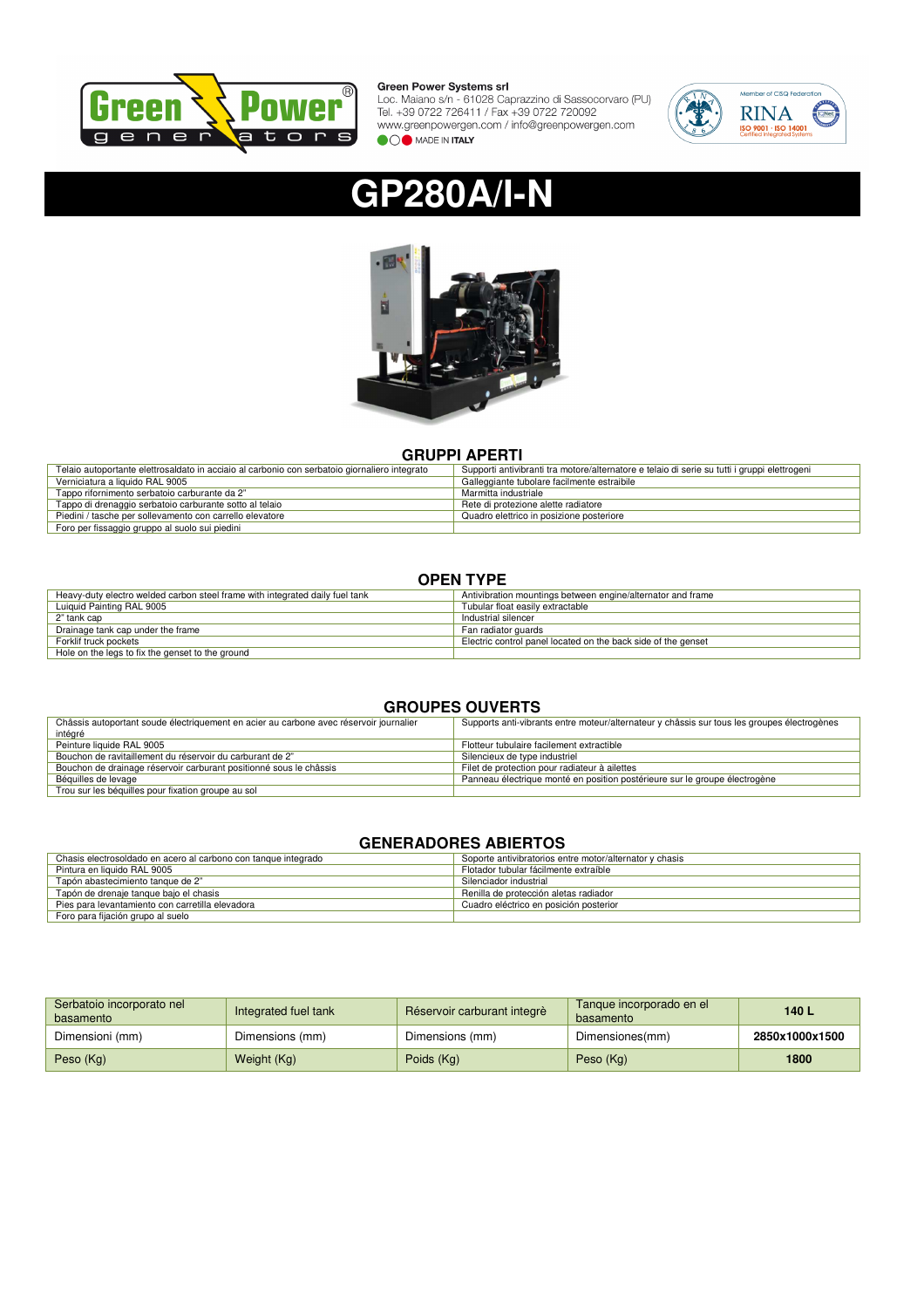

Green Power Systems sri<br>Loc. Maiano s/n - 61028 Caprazzino di Sassocorvaro (PU)<br>Tel. +39 0722 726411 / Fax +39 0722 720092<br>www.greenpowergen.com / info@greenpowergen.com **OOO** MADE IN ITALY



# **GP**



## **VERSIONE SILENZIATA**

| Telaio autoportante elettrosaldato in acciaio al carbonio con serbatoio giornaliero integrato | Uscita gas di scarico dall'alto con parapioggia                                              |
|-----------------------------------------------------------------------------------------------|----------------------------------------------------------------------------------------------|
| Verniciatura a liquido RAL 9005                                                               | Gancio di sollevamento centrale smontabile                                                   |
| Tappo rifornimento serbatoio carburante con chiave esterno alla cofanatura                    | Apertura con tappo sul tetto della cofanatura per rabbocco liquido refrigerante              |
| Tappo di drenaggio serbatoio carburante sotto al telaio                                       | Quadro elettrico laterale con sportello di protezione dotato di oblò e di chiave di chiusura |
| Piedini / tasche per sollevamento con carrello elevatore                                      | Protezione antipioggia con canalina superiore e guarnizione a palloncino antiacqua           |
| Foro per fissaggio gruppo al suolo sui piedini                                                | Passaggio cavi sulla parte inferiore dello sportello con flap in gomma                       |
| Supporti antivibranti tra motore/alternatore e telaio di serie su tutti i gruppi elettrogeni  | Tasca porta documenti interna allo sportello quadro                                          |
| Robusta cofanatura super insonorizzata IP23 monoblocco in lamiera di acciaio al carbonio      | Ampie porte laterali con canalina parapioggia e guarnizioni a palloncino antiacqua           |
| spessore 20/10 piegata e elettrosaldata                                                       |                                                                                              |
| Bulloni e rivetti di fissaggio in acciaio inox                                                | Porte dotate di robuste cerniere e robuste maniglie con serrature a chiave                   |
| Verniciatura cofanatura in polvere di poliestere RAL 7035 - spessore 120 ÷ 150 μ              | Griglia antipioggia aspirazione aria laterale                                                |
| Materiale fonoassorbente in classe 1                                                          | Griglia espulsione aria dall'alto                                                            |
| Marmitta residenziale - 30dB(A) interna alla cofanatura                                       | Pannello posteriore smontabile per accesso all'alternatore                                   |
| Tubo flessibile di scarico coibentato con bende in fibra di vetro e alluminio                 | Pannello anteriore smontabile per accesso al vano marmitta e radiatore                       |

## **SOUNDPROOF VERSION**

| Heavy-duty electro welded carbon steel frame with integrated daily fuel tank                | Rainproof exhaust gas outlet from the top                     |
|---------------------------------------------------------------------------------------------|---------------------------------------------------------------|
| Liquid painting RAL 9005                                                                    | Central lifting hook (removable)                              |
| Tank cap with key outside the canopy                                                        | Cap on the top of the canopy for coolant refilling            |
| Drainage tank cap under the frame                                                           | Lateral electric control panel with porthole and key          |
| Forklift truck pockets                                                                      | Rain protection on the panel with rubber gasket               |
| Hole on the legs to fix the genset to the ground                                            | Cables inlet on the bottom of the door with rubber            |
| Anti-vibration mountings between engine/alternator and frame                                | Documents pockets inside the door                             |
| Strong soundproof canopy IP23 with carbon metal sheet, folded and electro welded, thickness | Large side doors with rain protection and rubber gasket       |
| 20/10                                                                                       |                                                               |
| Stainless steel bolts and rivets                                                            | Doors equipped with strong hinges and handles with key lock   |
| RAL 7035 powder painted canopy-thickness 120 $\div$ 150 $\mu$                               | Lateral rainproof quards for air inlet                        |
| Class 1 soundproofing material                                                              | Outlet air quards from the top                                |
| Residential silencer - 30dB(A) inside the canopy                                            | Rear removable door for easy access to alternator             |
| Flexible exhaust pipe insulated in fibregass and aluminium bandages                         | Front removable door for easy access to silencer and radiator |

## **MODÈLE INSONORISÉ**

| Châssis autoportant soudé électriquement en acier au carbone avec réservoir intégré        | Sortie gaz d'échappement d'en haut imperméable                                        |
|--------------------------------------------------------------------------------------------|---------------------------------------------------------------------------------------|
| Peinture liquide RAL 9005                                                                  | Crochet de levage central démontable                                                  |
| Bouchon de ravitaillement réservoir avec clé à l'extérieur du capotage                     | Ouverture avec bouchon sur le capotage pour remplissage du liquide de refroidissement |
| Bouchon de drainage réservoir sous le châssis                                              | Panneau électrique en position latérale équipé d'un hublot de protection et de clé    |
| Béquilles de levage                                                                        | Protection imperméable avec caniveau supérieur et joint d'étanchéité à ballonnet      |
|                                                                                            | imperméable                                                                           |
| Trou pour fixation groupe au sol sur les béquilles                                         | Passage câbles sur la partie inférieure du panneau avec maniguette en caoutchouc      |
| Supports anti-vibrants entre moteur/alternateur y châssis sur tous les groupes électrogène | Poche porte documents à l'intérieur du panneau                                        |
| Robuste capotage insonorisée IP23 réalisée en monobloc en tôle d'acier au charbon          | Grandes portes latérales avec caniveau imperméable et joints d'étanchéité à ballonnet |
| épaisseur 20/10 plié et soudé électriquement                                               | imperméables                                                                          |
| Boulons et rivets de fixation en acier inoxydable                                          | Portes avec robustes charnières et robuste poignées avec serrures à clés              |
| Peinture du capotage en poudre de polyester RAL 7035 - épaisseur 120 $\div$ 150 $\mu$      | Grille imperméable aspiration air latérale                                            |
| Matériel d'isolation acoustique de classe 1                                                | Grille d'expulsion air d'en haut                                                      |
| Pot résidentiel – 30dB(A) à l'intérieur du capotage                                        | Panneau frontal démontable pour accès alternateur                                     |
| Tuyau flexible d'échappement, isolé par fibre de verre et aluminium                        | Panneau postérieure démontable pour accès à l'échappement et au radiateur             |
|                                                                                            |                                                                                       |

## **VERSIÓN SILENCIADA**

| Chasis electrosoldado en acero al carbono con tanque integrado                         | Salida gas de escape desde arriba con protección contra la lluvia                              |
|----------------------------------------------------------------------------------------|------------------------------------------------------------------------------------------------|
| Pintura en liguido RAL 9005                                                            | Gancho de elevación central desmontable                                                        |
| Tapón abastecimiento tanque con llave al exterior de la caja                           | Abertura con tapón sobre el techo de la caja para líquido refrigerante                         |
| Tapón de drenaje tanque bajo el chasis                                                 | Cuadro eléctrico lateral con ventanilla de protección dotado de portillos y de llave de cierre |
| Pies para levantamiento con carretilla elevadora                                       | Protección antilluvia y quarnición a globo resistente al agua                                  |
| Foro para fijación grupo al suelo                                                      | Paso de cables en la parte inferior de la ventanilla con flap en goma                          |
| Soporte antivibratorios entre motor/alternator y chasis                                | Bolsillo porta documentos interno a la ventanilla del cuadro                                   |
| Robusta caja insonorizadas IP23 monobloque en chapa de acero al carbono espersor 20/10 | Amplias puertas laterales con protección antilluvia y quarniciones a globo resistente al aqua  |
| plegada y electrosoldada                                                               |                                                                                                |
| Tornillos y remaches de fijación en acero inoxidable                                   | Puertas dotadas de robustas bisagras y tiradores con cerraduras con llave                      |
| Pintura caja en seco de poliéster RAL 7035 - espesor 120 ÷ 150 µ                       | Rejilla antilluvia aspiración aire lateral                                                     |
| Material insonorizante en clase 1                                                      | Rejilla expulsión aire desde arriba                                                            |
| Silenciador residencial - 30dB (A) al interior de la caja                              | Panel frontal desmontable que facilita el acceso alternator                                    |
| Tubo flexible de descarga recubierto con vendas en fibra de vidrio y aluminio          | Panel frontal desmontable que facilita el acceso al vano silenciador y radiador                |

| Tipo cofanatura                        | Canopy type          | Model du capotage            | Tipo de caja                          | <b>T85</b>        |
|----------------------------------------|----------------------|------------------------------|---------------------------------------|-------------------|
| Rumorosità a 7 mt.                     | Sound level at 7 mt. | Niveau de rumorosité à 7 mt. | Nivel de ruido a 7 mt.                | 68 dB (A) $\pm 3$ |
| Serbatoio incorporato nel<br>basamento | Integrated fuel tank | Réservoir carburant integrè  | Tanque incorporado en el<br>basamento | 170 L             |
| Dimensioni (mm)                        | Dimensions (mm)      | Dimensions (mm)              | Dimensiones (mm)                      | 3300x1100x1770    |
| Peso (Kg)                              | Weight (Kg)          | Poids (Kg)                   | Peso (Kg)                             | 2400              |

According to the directive: 2000/14/CE for noise emissions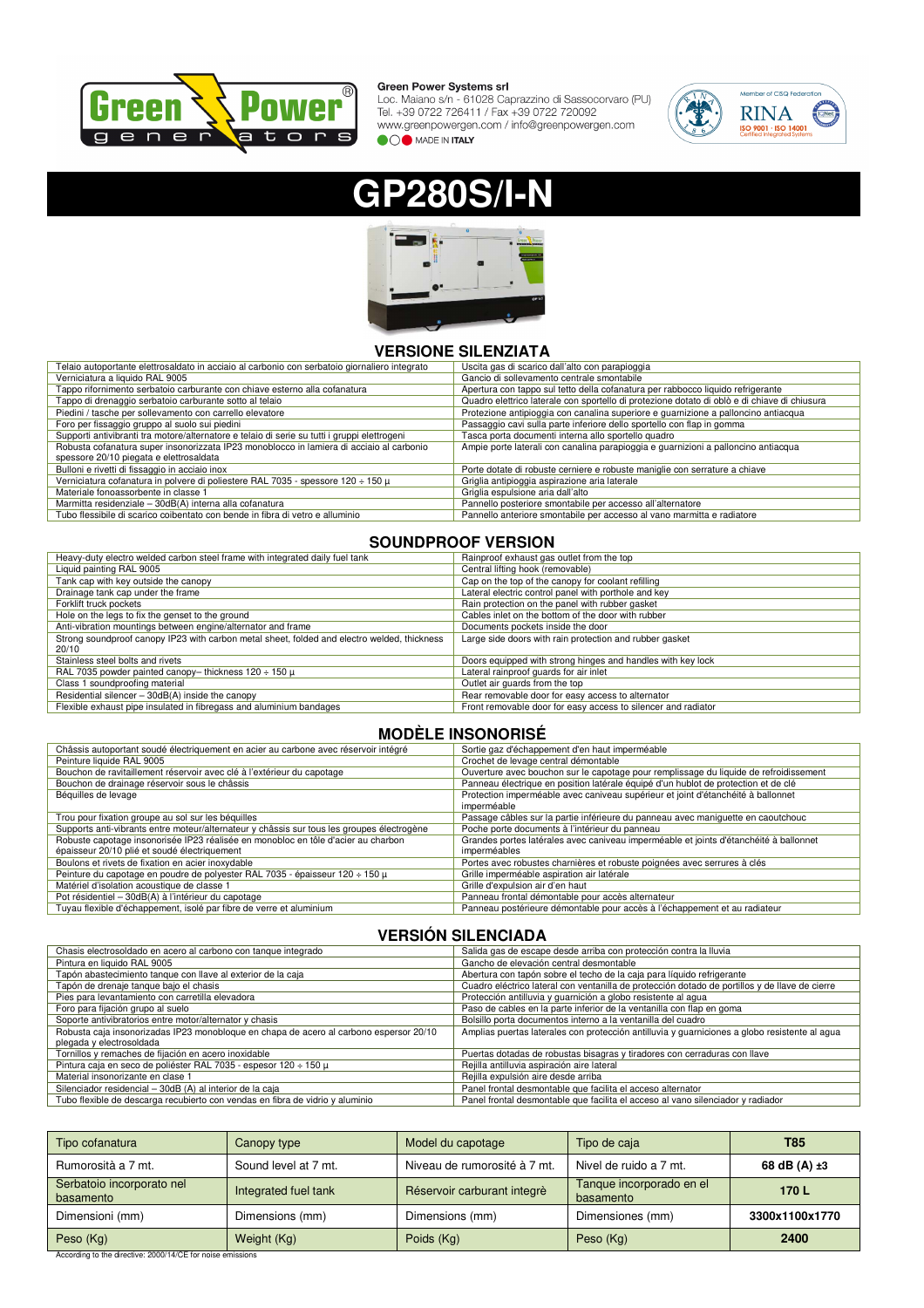

Loc. Majano s/n - 61028 Caprazzino di Sassocorvaro (PU) Tel. +39 0722 726411 / Fax +39 0722 720092 www.greenpowergen.com / info@greenpowergen.com **OO** MADE IN ITALY



## **QUADRI MANUALI MANUAL CONTROL PANELS TABLEAUX MANUELS DE COMMANDE CUADRO DE CONTROL MANUAL**



| Interruttore magnetotermico           | Magnetothermic circuit<br>breaker           | Disjoncteur magnétothermique     | Interruptor magnetotermico                        | 400 A                           |
|---------------------------------------|---------------------------------------------|----------------------------------|---------------------------------------------------|---------------------------------|
| Allaccio diretto al<br>magnetotermico | Direct connection to the<br>circuit breaker | Connexion directe au disjoncteur | Conexión directa al<br>interruptor magnetotérmico | <b>STANDARD</b>                 |
| Indicatore livello gasolio            | Fuel level gauge                            | Indicateur niveau gashuile       | Indicador de nivel de<br>combustible              | <b>STANDARD</b>                 |
| Manometro olio                        | Lube oil pressure gauge                     | Manométre pression d'huile       | manómetro de aceite                               | <b>STANDARD</b>                 |
| Termometro acqua                      | Coolant temperature gauge                   | Indicateur temperature eau       | Termómetro temperatura<br>aqua motor              | <b>STANDARD</b>                 |
| Centralina manuale                    | Manual control unit                         | Unité de commande manuelle       | Unidad de control manual                          | <b>LOVATO</b><br><b>RGK 420</b> |
| Multimetro digitale                   | Digital multimeter                          | Multimètre digitale              | Digital multímetro                                | <b>STANDARD</b>                 |
| Pulsante di arresto di<br>emergenza   | Emergency stop button                       | Bouton d'arrêt d'urgence         | Botón de parada de<br>emergencia                  | <b>STANDARD</b>                 |

### **Centralina per gruppi ad avviamento manuale**

Chiave con 3 posizioni (OFF, start locale, start remoto) rimovibile in posizione OFF e start remoto - Alimentazione: 7...33VDC - Ingressi VAC: Generatore L1-L2-L3-N - Controllo tensione monofase, bifase e trifase - Range misure voltmetriche : 100...480VLL (3PH+N) - Range misura frequenza: 45...65Hz - Ingresso amperometrico: 1PH, /5A or /1A - Display: LCD con icone (52x35mm/2.05x1.38") - Modalità risparmio energetico - Ingressi: 5 negativi + 1 positivo per emergenza - Uscite: 5 positive, 2A, protette - Rilevamento motore avviato: "D+", Hz - Ingressi per velocità motore: "W" o "Pick-up" - 1 ingresso analogico resistivo per pressione olio, temperature motore o livello carburante - Allarmi e parametri in 5 lingue



## **Key start control unit**

**RGK420SA**



#### Key with 3 positions (OFF, local start, remote start) removable in OFF and remote start position - Power supply: 7...33VDC - VAC inputs: Generator L1-L2-L3-N - Single, two and three phase voltage control - Rated measurement voltage range: 100...480VLL (3PH+N) - Frequency measurement range: 45...65Hz - Current input: 1PH, /5A or /1A - Display: LCD with icons (52x35mm/2.05x1.38") - Powersave mode Inputs: 5 negative + 1 positive for emergency - Outputs: 5 positive, 2A, protected - Engine running detection: "D+", Hz - Engine speed inputs: "W" or Magnetic "Pick-up" - 1 analog ohmic input for oil pressure, engine temperature or fuel level control - Alarm and parameter text in 5 languages

### **Coffret de control/command**

Clé à 3 positions (OFF, démarrage local, démarrage à distance) extractible en position OFF et démarrage à distance) - Alimentation : 7 à 33 V DC - Entrées V AC : L1-L2-L3-N générateur - Contrôle tension monophasée, biphasée et triphasée - Plage nominale de mesure de tension : 100 à 480VLL (triphasé+N) - Plage de mesure de fréquence : 45 à 65Hz - Courant d'entrée : monophasé, /5A ou /1A - Afficheur : ACL à icônes (52x35 mm) - Mode d'économie d'énergie - Entrées : 5 négatives + 1 positive pour urgence - Sorties : 5 positives, 2 A, protégées - Détection de démarrage moteur : "D+", Hz - Entrées de vitesse moteur : "W" ou "Pick-up" magnétique - 1 entrée analogique résistive pour la pression de l'huile, la température du moteur ou le niveau de carburant - Textes des alarmes et paramètres dans 5 langues

#### **Panel de control manual**

Selector de llave de 3 posiciones (OFF, encendido local, encendido remoto) extraíble en posición OFF y encendido remote) - Alimentación: 7...33 V DC - Entradas V AC: L1-L2-L3-N generador - Control tensión monofásica, bifásica y trifásica - Rango nominal medida de tensión: 100...480VLL (trifásica+N) - Rango medida de frecuencia: 45...65Hz - Corriente de entrada: monofásica, /5A o /1° - Display: LCD de iconos (52x35 mm) - Modo de funcionamiento con ahorro energético - Entradas: 5 negativas + 1 positiva para emergencia - Salidas: 5 positivas, 2 A, protegidas - Detección motor en marcha: "D+", Hz - Entradas velocidad motor: "W" o "Pick-up" magnética - 1 entrada analógica resistiva para presión aceite, temperatura motor o nivel combustible - Textos alarmas y parámetros en 5 idiomas